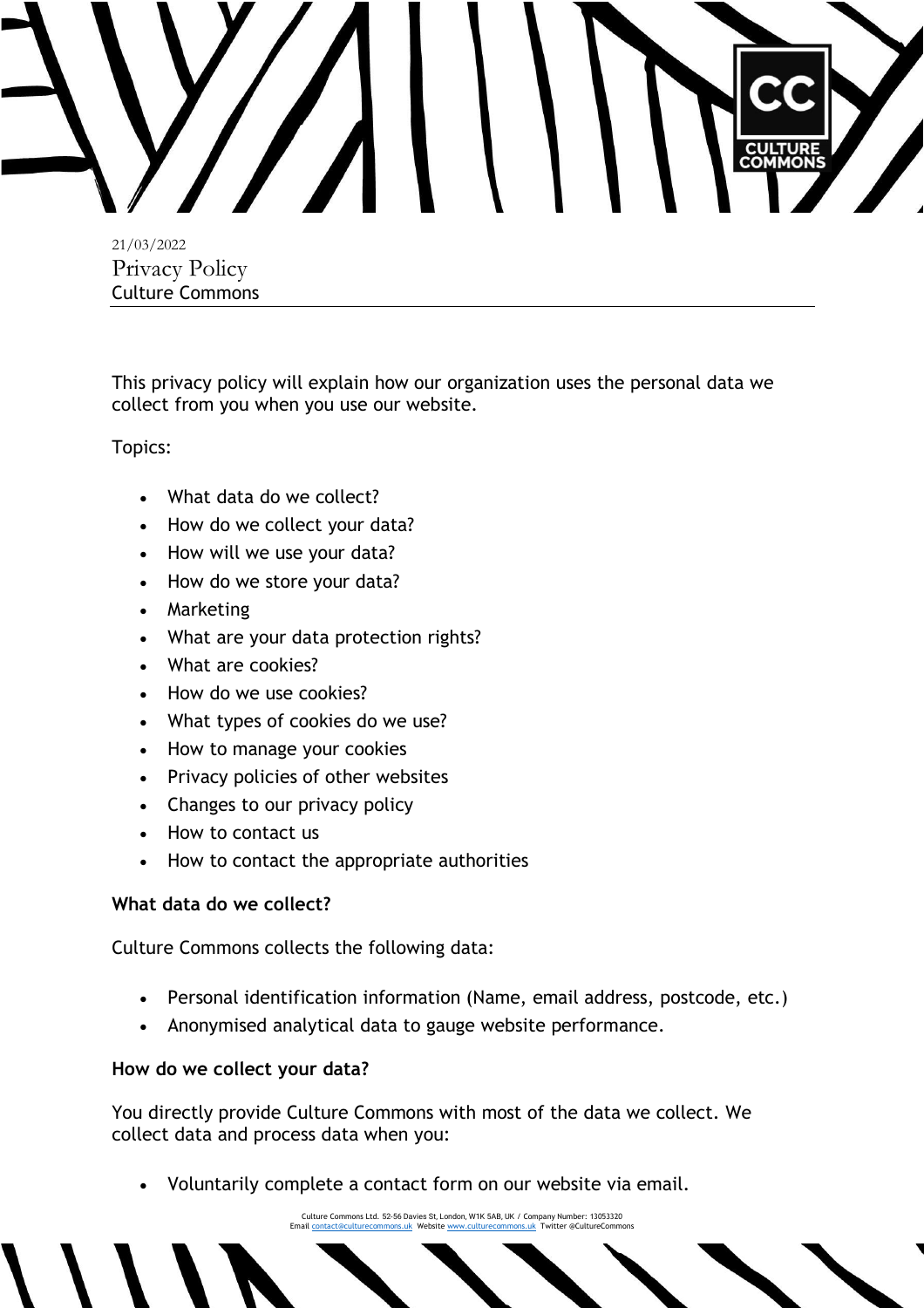• When you enter data into one of our campaign tools.

## **How will we use your data?**

Culture Commons collects your data so that we can:

- Process and respond to messages and enquiries.
- Keep you informed about future campaigns and activity.

# **How do we store your data?**

Culture Commons securely stores your data via Netlify Forms and Wix.

Culture Commons will keep your data for the duration of any campaign activity up to seven years. Once this time period has expired, we will delete your data by destroying all digital copies. If you do not consent to further contact from us, your data will be destroyed at the end of any campaign for which it is logged.

## **Marketing**

If you have agreed to be contacted by us, you may always opt out at a later date.

You have the right at any time to stop Culture Commons from contacting you for marketing purposes or giving your data to other organisations.

If you no longer wish to be contacted, please let us know at contact@culturecommons.uk

# **What are your data protection rights?**

Culture Commons would like to make sure you are fully aware of all of your data protection rights. Every user is entitled to the following:

**The right to access** – You have the right to request Culture Commons for copies of your personal data. We may charge you a small fee for costs incurred in providing this service.

**The right to rectification** – You have the right to request that Culture Commons correct any information you believe is inaccurate. You also have the right to request Culture Commons to complete the information you believe is incomplete.

**The right to erasure** – You have the right to request that Culture Commons erase your personal data, under certain conditions.

**The right to restrict processing** – You have the right to request that Culture Commons restrict the processing of your personal data, under certain conditions.

Culture Commons Ltd. 52-56 Davies St, London, W1K 5AB, UK / Company Number: 13053320 Emai[l contact@culturecommons.uk](mailto:contact@culturecommons.uk) Websit[e www.culturecommons.uk](http://www.culturecommons.uk/) Twitter @CultureCommons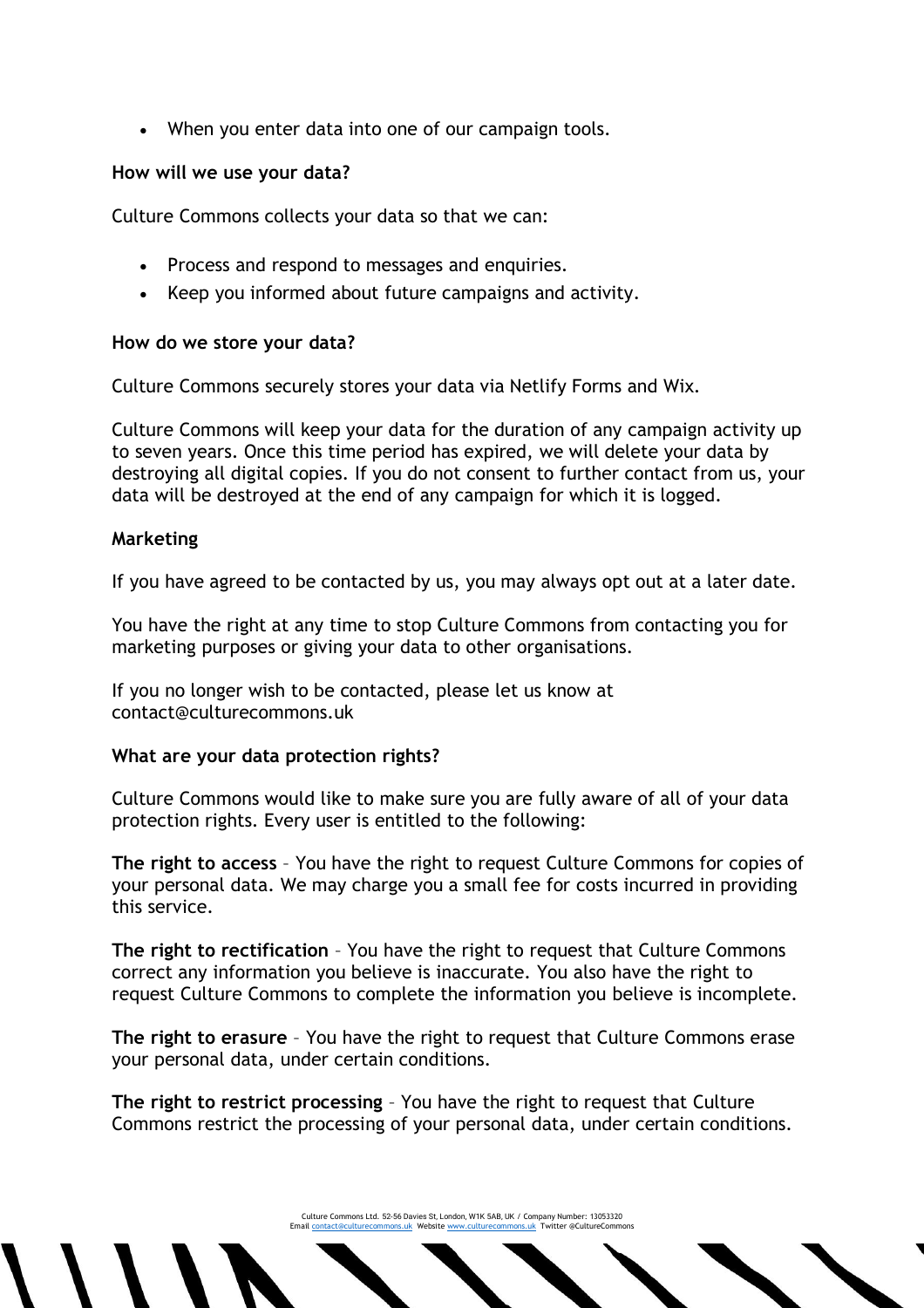**The right to object to processing** – You have the right to object to Culture Commons processing your personal data, under certain conditions.

**The right to data portability** – You have the right to request that Culture Commons transfer the data that we have collected to another organization, or directly to you, under certain conditions.

If you make a request, we have one month to respond to you. If you would like to exercise any of these rights, please email: contact@culturecommons.uk

# **Cookies**

Cookies are text files placed on your computer to collect standard Internet log information and visitor behaviour information. When you visit our websites, we may collect information from you automatically through cookies or similar technology

For further information, visit allaboutcookies.org.

## **How do we use cookies?**

Culture Commons uses cookies in a range of ways to improve your experience on our website, including:

• Understanding how you use our website

# **What types of cookies do we use?**

There are a number of different types of cookies, however, our website uses:

- Functionality Culture Commons uses these cookies so that we recognize you on our website and remember your previously selected preferences. These could include what language you prefer and location you are in. A mix of first-party and third-party cookies are used.
- Advertising Culture Commons uses these cookies to collect information about your visit to our website, the content you viewed, the links you followed and information about your browser, device, and your IP address. Culture Commons sometimes shares some limited aspects of this data with third parties for advertising purposes. We may also share online data collected through cookies with our advertising partners. This means that when you visit another website, you may be shown advertising based on your browsing patterns on our website.

# **How to manage cookies**

Culture Commons Ltd. 52-56 Davies St, London, W1K 5AB, UK / Company Number: 13053320 Emai[l contact@culturecommons.uk](mailto:contact@culturecommons.uk) Websit[e www.culturecommons.uk](http://www.culturecommons.uk/) Twitter @CultureCommons